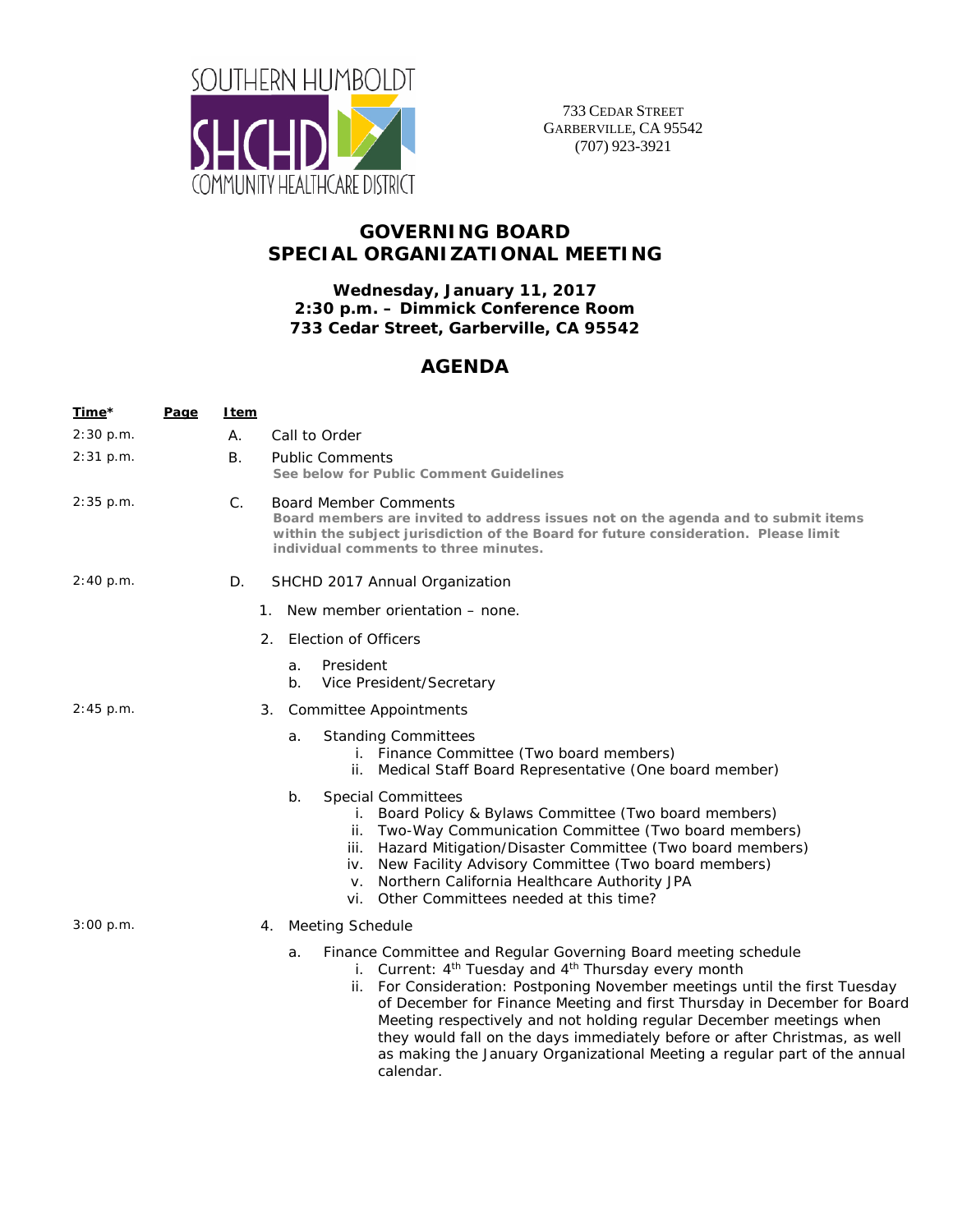| <u>Time</u> * | Page | <u>I tem</u> |    |                                                                                                                                                                                                                                                                                                                                                                                                                                                                                                                                                                                                                                                                                                                                                                                                                                                                                                                                                                          |
|---------------|------|--------------|----|--------------------------------------------------------------------------------------------------------------------------------------------------------------------------------------------------------------------------------------------------------------------------------------------------------------------------------------------------------------------------------------------------------------------------------------------------------------------------------------------------------------------------------------------------------------------------------------------------------------------------------------------------------------------------------------------------------------------------------------------------------------------------------------------------------------------------------------------------------------------------------------------------------------------------------------------------------------------------|
| 3:40 p.m.     |      |              |    | b. Conference Schedule<br>i. ACHD<br>Leadership Academy - Feb. 2-3, Sacramento, CA<br>$\bullet$<br>Legislative Day - Apr. 4-5, Sacramento, CA<br>$\bullet$<br>Annual Meeting - May 3-5, Monterey, CA<br>$\bullet$                                                                                                                                                                                                                                                                                                                                                                                                                                                                                                                                                                                                                                                                                                                                                        |
|               |      |              |    | CHA - California Hospital Association<br>ii.<br>Rural Health Care Symposium - Feb. 22-24, Sacramento<br>Rural Hospital Innovation Summit, May 9-12, San Diego<br>$\bullet$<br>Critical Access Hospital Conference, June 6-7, Minneapolis, MN<br>$\bullet$<br>15th Annual Western Region Flex Conference, June 14-16, Waikoloa,<br>$\bullet$<br>HI                                                                                                                                                                                                                                                                                                                                                                                                                                                                                                                                                                                                                        |
|               |      |              |    | iii. CSDA - California Special Districts Association (we have membership<br>through NCHCA/JPA)<br>Special District Leadership Academy Conference - Feb. 26 - March 1,<br>La Jolla                                                                                                                                                                                                                                                                                                                                                                                                                                                                                                                                                                                                                                                                                                                                                                                        |
|               |      |              |    | Special District Leadership Academy Conference - April 23-26, San<br>$\bullet$<br>Luis Obispo<br>Special District Leadership Academy Conference - July 9-12, Napa<br>$\bullet$<br>Special Districts Legislative Days, May 16-17, Sacramento<br>General Manager Leadership Summit, June 25-27, Newport Beach<br>$\bullet$<br>CSDA Annual Conference, Sept. 25-28, Monterey<br>$\bullet$<br>Board Secretary/Clerk Conference, Oct. 22-24, Garden Grove<br>$\bullet$                                                                                                                                                                                                                                                                                                                                                                                                                                                                                                        |
|               |      |              |    | iv. CSRHA - California State Rural Healthcare Association (Inactive)                                                                                                                                                                                                                                                                                                                                                                                                                                                                                                                                                                                                                                                                                                                                                                                                                                                                                                     |
|               |      |              |    | v. NRHA - National Rural Health Association<br>Rural Health Policy Institute, Feb. 7-9, Omni Shoreham Hotel,<br>$\bullet$<br>Washington, D.C.<br>Annual Rural Health Conference, May 9-12, Sheraton San Diego Hotel<br>$\bullet$<br>and Marina<br>Rural Hospital Innovation Summit, May 9-12, Sheraton San Diego<br>$\bullet$<br><b>Hotel and Marina</b><br>Health Equity Conference, May 9, Sheraton San Diego Hotel and<br>$\bullet$<br>Marina<br>Rural Medical Education Conference. May 9, Sheraton San Diego Hotel<br>$\bullet$<br>and Marina<br>SRHA Leadership Conference, July 11-12, Sheraton Nashville<br>٠<br>Downtown, Tenn.<br>Rural Quality and Clinical Conference, July 12-14, Sheraton Nashville<br>$\bullet$<br>Downtown, Tenn.<br>Rural Health Clinic Conference, Sept. 26-27, Sheraton Kansas City<br>Hotel at Crown Center, Mo.<br>Critical Access Hospital Conference, Sept. 27-29, Sheraton Kansas City<br>$\bullet$<br>Hotel at Kansas City, Mo. |
| 3:50 p.m.     |      |              | C. | Other events                                                                                                                                                                                                                                                                                                                                                                                                                                                                                                                                                                                                                                                                                                                                                                                                                                                                                                                                                             |
| 4:00 p.m.     |      |              | d. | Individual Board Member calendar commitments (to add to master scheduling<br>calendar)                                                                                                                                                                                                                                                                                                                                                                                                                                                                                                                                                                                                                                                                                                                                                                                                                                                                                   |